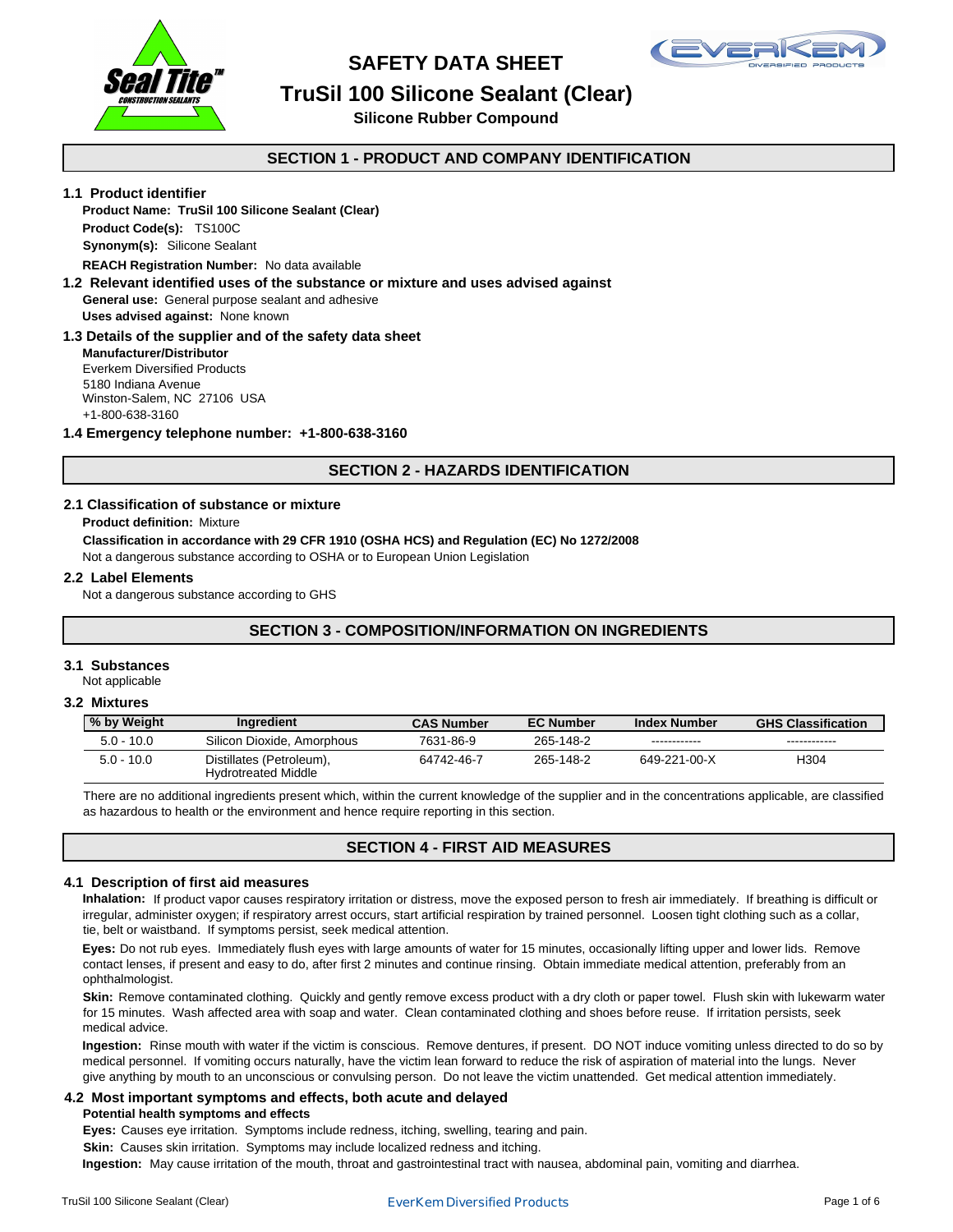**Inhalation:** Vapor may cause irritation of the upper respiratory tract. Symptoms may include irritation of the nose and throat. **Chronic:** Persons with pre-existing skin disorders or respiratory impairment may be more susceptible to the effects of this material. Silicon Dioxide (as dust) is a suspected animal carcinogen. Refer to Section 11.2.

#### **4.3 Indication of any immediate medical attention and special treatment needed**

**Advice to Doctor and Hospital Personnel**

Treat symptomatically and supportively.

### **SECTION 5 - FIRE FIGHTING MEASURES**

#### **5.1 Extinguishable media**

**Suitable methods of extinction:** Use extinguishing media such as water fog or water spray, dry chemical, carbon dioxide and foam. **Unsuitable methods of extinction:** None known

#### **5.2 Special hazards arising from the substance or mixture**

decomposition products may cause a health hazard. Symptoms may not be immediately apparent or may be delayed. Obtain medical attention. Closed containers may explode due to the buildup of pressure when exposed to extreme heat. During emergency conditions overexposure to

This product can generate trace quantities of formaldehyde when heated to temperatures greater than 150 °C (300 °F). Formaldehyde is a skin and respiratory sensitizer, eye and throat irritant, acute toxicant and potential cancer hazard. This product releases acetic acid when wet.

**Explosion hazards:** Material does not present an explosion hazard.

#### **5.3 Advice for firefighters**

Full protective equipment including self-contained breathing apparatus should be used. Water may be used to cool closed containers to prevent pressure buildup and possible autoignition or explosion when exposed to extreme heat. If possible, firefighters should control runoff water to regulations. prevent environmental contamination. Fire residues and contaminated extinguishing water must be disposed of in accordance with local

### **SECTION 6 - ACCIDENTAL RELEASE MEASURES**

#### **6.1 Personal precautions, protective equipment and emergency procedures**

Evacuate non-essential personnel. Remove all sources of ignition. Ventilate the area. Wear appropriate protective clothing and equipment designated in Section 8. Spilled material creates a slip hazard.

### **6.2 Environmental precautions**

Avoid dispersal of spilled material and prevent contact with soil and entry into drains, sewers or waterways.

#### **6.3 Methods and materials for containment and cleaning up**

used in the cleanup of releases. Place material to be discarded into an approved container for proper disposal. Observe possible material restrictions (refer to Sections 7.2 and 10.5). Dispose of in accordance with national, state and local regulations. Approach spill from upwind direction. Cover drains and contain spill. Cover spill with non-combustible absorbent. Wipe or scrape up and contain occur. Local, state and federal laws and regulations may apply to releases and disposal of this material, as well as those materials and items for salvage or disposal. Clean area as appropriate since spilled material, even in small quantities, may present a slip hazard. Final cleaning may require use of steam, solvents or detergents. Dispose of saturated absorbent or cleaning materials appropriately since spontaneous heating may

#### **6.4 Reference to other sections**

For indications about waste treatment, see Section 13.

### **SECTION 7 - HANDLING AND STORAGE**

#### **7.1 Precautions for safe handling**

Observe label precautions. Wear all appropriate protective equipment specified in Section 8. Do not get in eyes or on skin or clothing. If normal use of material presents a respiratory hazard, use only adequate ventilation or wear appropriate respiratory protection.

Use only outdoors or in a well-ventilated area. Product generates acetic acid when exposed to water or humid air. Provide ventilation during use to control acetic acid vapors within exposure guidelines or use respiratory protection. Avoid contact with eyes and skin. Avoid breathing vapor.

#### **Advice on protection against fire and explosion**

Product does not present a fire or explosion hazard.

#### **7.2 Conditions for safe storage, including any incompatibilities**

reuse empty containers as they may retain product residues. Use appropriate containment to avoid environmental contamination. Ventilate closed areas. Do not take internally. Keep out of reach of children. containers against physical damage. Containers that have been opened must be carefully resealed and kept upright to prevent leakage. Do not Keep containers tightly closed in cool, dry, well-ventilated storage areas. Transfer only to approved containers having correct labeling. Protect

#### **7.3 Specific end uses**

Apart from the uses mentioned in Section 1.2, no other specific uses are stipulated.

### **SECTION 8 - EXPOSURE CONTROLS / PERSONAL PROTECTION**

#### **8.1 Control parameters**

| Occupational exposure limits |                            |                                        |                  |                                  |  |
|------------------------------|----------------------------|----------------------------------------|------------------|----------------------------------|--|
| <b>CAS Number</b>            | Ingredient                 | <b>OSHA PEL</b>                        | <b>ACGIH TLV</b> | <b>NIOSH</b>                     |  |
| 7631-86-9                    | Silicon Dioxide, Amorphous | 80 mg/m <sup>3</sup> TWA (final rule)* | ------------     | 10 ppm, 6 mg/m <sup>3</sup> TWA* |  |

\*Related to particles; otherwise not regulated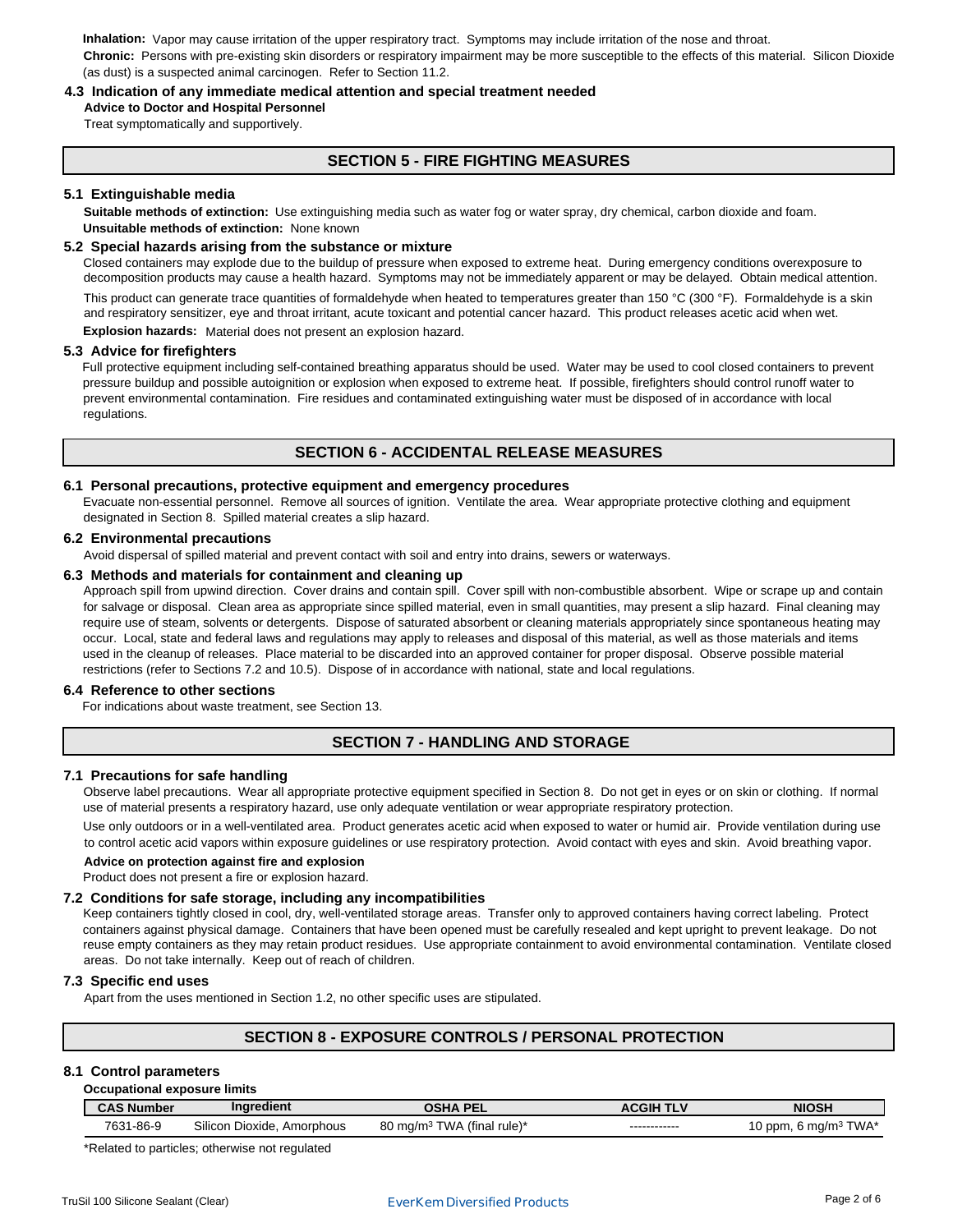Acetic Acid (CAS #64-19-7) is formed when this product contacts water or humid air. Provide adequate ventilation to control exposures within the guidelines of OSHA PEL (10 ppm TWA) and ACGI TLV (10 ppm TWA; 15 ppm STEL).

#### **8.2 Exposure controls**

Engineering Measures: Technical measures and appropriate working operations should be given priority over the use of personal protective equipment. Use adequate ventilation. Local exhaust is preferable. Refer to section 7.1.

**Individual protection measures:** Wear protective clothing to prevent repeated or prolonged contact with product. Protective clothing needs to be selected specifically for the workplace, depending on concentrations and quantities of hazardous substances handled. The chemical resistance of the protective equipment should be enquired at the representative supplier.

clothing. Preventive skin protection is recommended. Wash hands thoroughly after use, before eating, drinking, smoking or using the lavatory. Hygiene measures: Facilities storing or using this material should be equipped with an eyewash station and safety shower. Change contaminated

**Eye/face protection:** Wear protective goggles or safety glasses with unperforated side shields during use. Refer to 29 CFR 1910.133, ANSI Z87.1 or European Standard EN 166. It is recommended that contact lenses be removed before using this sealant. Do not handle lenses until all sealant has been cleaned from the fingertips, nails and cuticles. Residual sealant may remain on fingers for several days and transfer to lenses, causing severe eye irritation.

**Hand Protection:** Wear Nitrile rubber or Neoprene gloves or those recommended by glove supplier for protection against materials in Section 3. Gloves should be impermeable to chemicals and oil. Breakthrough time of selected gloves must be greater than the intended use period.

Other protective equipment: Long sleeve shirts and trousers without cuffs; boots if the situation calls for them.

Respiratory Protection: None needed under ambient conditions with adequate local exhaust. Always use an approved respirator when vapors are generated. Where risk assessment shows air-purifying respirators are appropriate use a full-faced respirator with multi-purpose combination (US) or type ABEK (EN 14387) respirator cartridges as a backup to engineering controls. If the respirator is the sole means of protection, use a fullfaced supplied air respirator. Use respirators and components tested and approved under appropriate government standards such as NIOSH (US) or CEN (EU).

#### **Environmental exposure controls:** Do not empty into drains.

PPE must not be considered a long-term solution to exposure control. PPE usage must be accompanied by employer programs to properly select, maintain, clean fit and use. Consult a competent industrial hygiene resource to determine hazard potential and/or the PPE manufacturers to ensure adequate protection.



### **SECTION 9 - PHYSICAL AND CHEMICAL PROPERTIES**

#### **9.1 Information on basic physical and chemical properties**

| Appearance                                    | Clear, colorless paste        |
|-----------------------------------------------|-------------------------------|
| Odor                                          | Acetic acid odor              |
| <b>Odor Threshold</b>                         | 2 ppm (Acetic acid)           |
| <b>Molecular Weight</b>                       | Not applicable                |
| <b>Chemical Formula</b>                       | Not applicable                |
| рH                                            | No data available             |
| <b>Freezing/Melting Point, Range</b>          | No data available             |
| <b>Initial Boiling Point</b>                  | No data available             |
| <b>Evaporation Rate</b>                       | No data available             |
| Flammability (solid, gas)                     | Not applicable                |
| <b>Flash Point</b>                            | >100 °C (>212 °F), closed cup |
| <b>Autoignition Temperature</b>               | No data available             |
| <b>Decomposition Temperature</b>              | No data available             |
| <b>Lower Explosive Limit (LEL)</b>            | No data available             |
| <b>Upper Explosive Limit (UEL)</b>            | No data available             |
| <b>Vapor Pressure</b>                         | No data available             |
| <b>Vapor Density</b>                          | No data available             |
| <b>Specific Gravity</b>                       | 1.007                         |
| <b>Viscosity</b>                              | No data available             |
| <b>Solubility in Water</b>                    | Negligible                    |
| <b>Partition Coefficient: n-octanol/water</b> | Not determined                |
| <b>Oxidizing Properties</b>                   | Not applicable                |
| <b>Explosive Properties</b>                   | Not applicable                |
| Volatiles by Weight @ 21 ºF                   | No data available             |
| <b>VOC Content by Volume</b>                  | $30$ g/l                      |

#### **9.2 Other data**

No data available

### **SECTION 10 - STABILITY AND REACTIVITY**

#### **10.1 Reactivity**

No special reactivity has been reported.

#### **10.2 Chemical stability**

Stable under recommended storage conditions.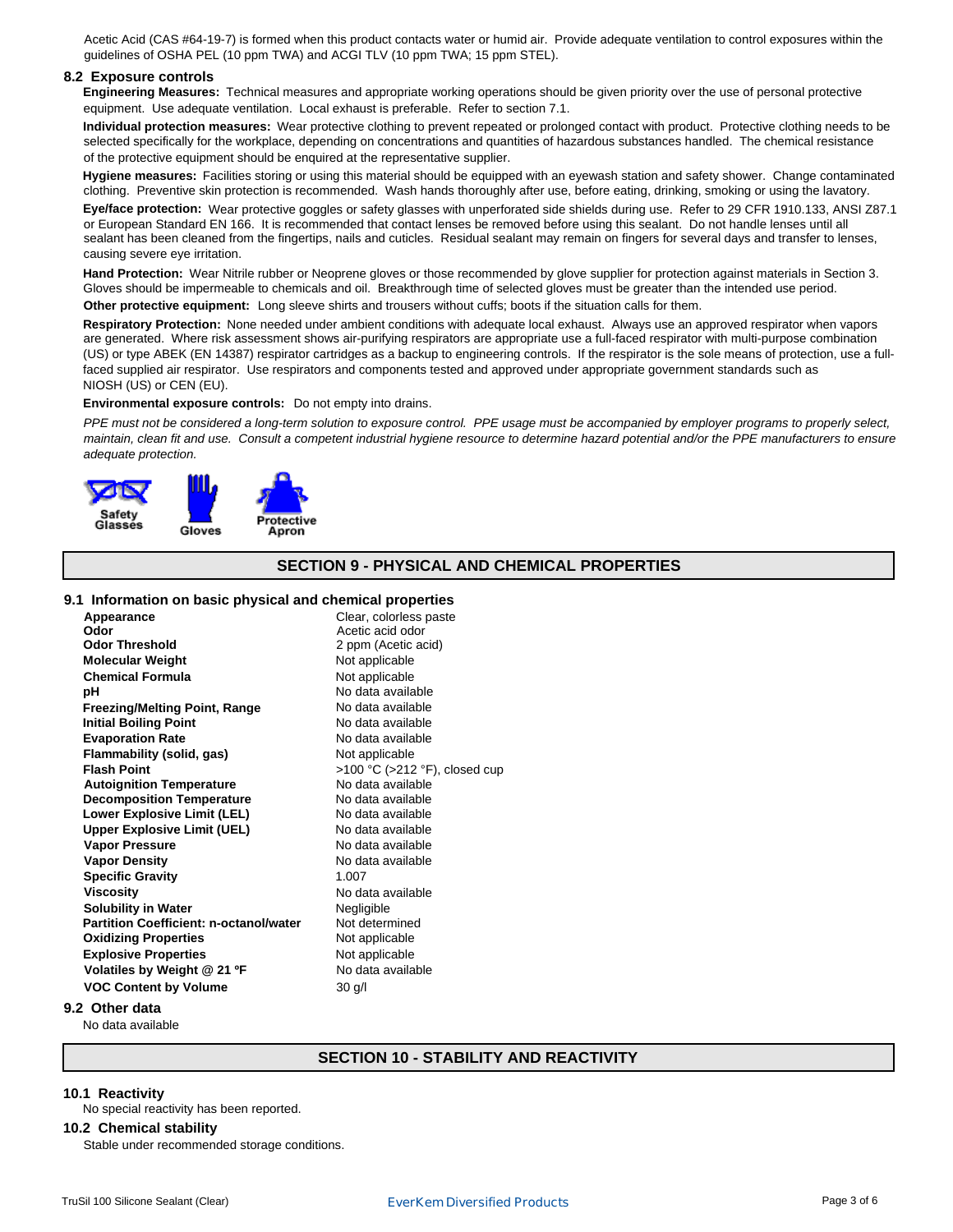#### **10.3 Possibility of hazardous reactions**

Acetic acid is formed upon contact with water or humid air. Hazardous polymerization does not occur.

#### **10.4 Conditions to avoid**

Temperature extremes, incompatible materials, moisture

**10.5 Incompatible materials**

Oxidizing agents

#### **10.6 Hazardous decomposition products**

Thermal decomposition products include carbon oxides, silicon oxides, formaldehyde.

### **SECTION 11 - TOXICOLOGICAL INFORMATION**

#### **11.1 Information on toxicological effects**

**Acute Oral Toxicity** Expected to have low acute oral toxicity **Acute inhalation toxicity Acute dermal toxicity** Expected to have low acute inhalation toxicity Expected to have low acute dermal toxicity

Causes skin irritation **Skin irritation**

**Eye irritation**

Causes eye irritation

**Sensitization**

No data available

**Genotoxicity in vitro** No data available

**Mutagenicity** 

No data available

No data available **Specific organ toxicity - single exposure**

No data available **Specific organ toxicity - repeated exposure**

#### **Aspiration hazard** No data available

#### **11.2 Further information**

Silicon Dioxide (CAS #7631-86-9): IARC Group 3 Carcinogen - Not classifiable as to its carcinogenicity to humans. Not listed as a carcinogen by ACGIH, NTP or OSHA.

developmental or fertility effects. No data is available regarding the mutagenicity or teratogenicity of this product nor is there available data that indicates that it causes adverse

Handle in accordance with good industrial hygiene and safety practice.

### **SECTION 12 - ECOLOGICAL INFORMATION**

#### **12.1 Toxicity**

Complete ecotoxicity data for this product is not yet available.

#### **12.2 Persistence and degradability**

Organic materials in this product are expected to biodegrade over time.

#### Not expected to bioaccumulate **12.3 Bioaccumulation potential**

#### No data available **12.4 Mobility in soil**

**12.5 Results of PBT and vPvB assessment**

No data available

### **12.6 Other adverse effects**

#### **Additional ecological information**

Do not allow material to run into surface waters, wastewater or soil.

An environmental hazard cannot be excluded in the event of unprofessional handling or disposal.

### **SECTION 13 - DISPOSAL CONSIDERATIONS**

#### **13.1 Waste treatment methods**

Resource Conservation and Recovery Act (RCRA) 40 CFR 261 this material and its container should be disposed of in a safe way as empty The generation of waste should be avoided or minimized whenever possible. Although this product is classified as non-hazardous under the product itself. Incinerate in an approved facility. Do not incinerate closed container. Dispose of in accordance with the Directive 2008/98/EC as containers may contain product residue. Leave chemicals in original containers. No mixing with other waste. Handle unclean containers like the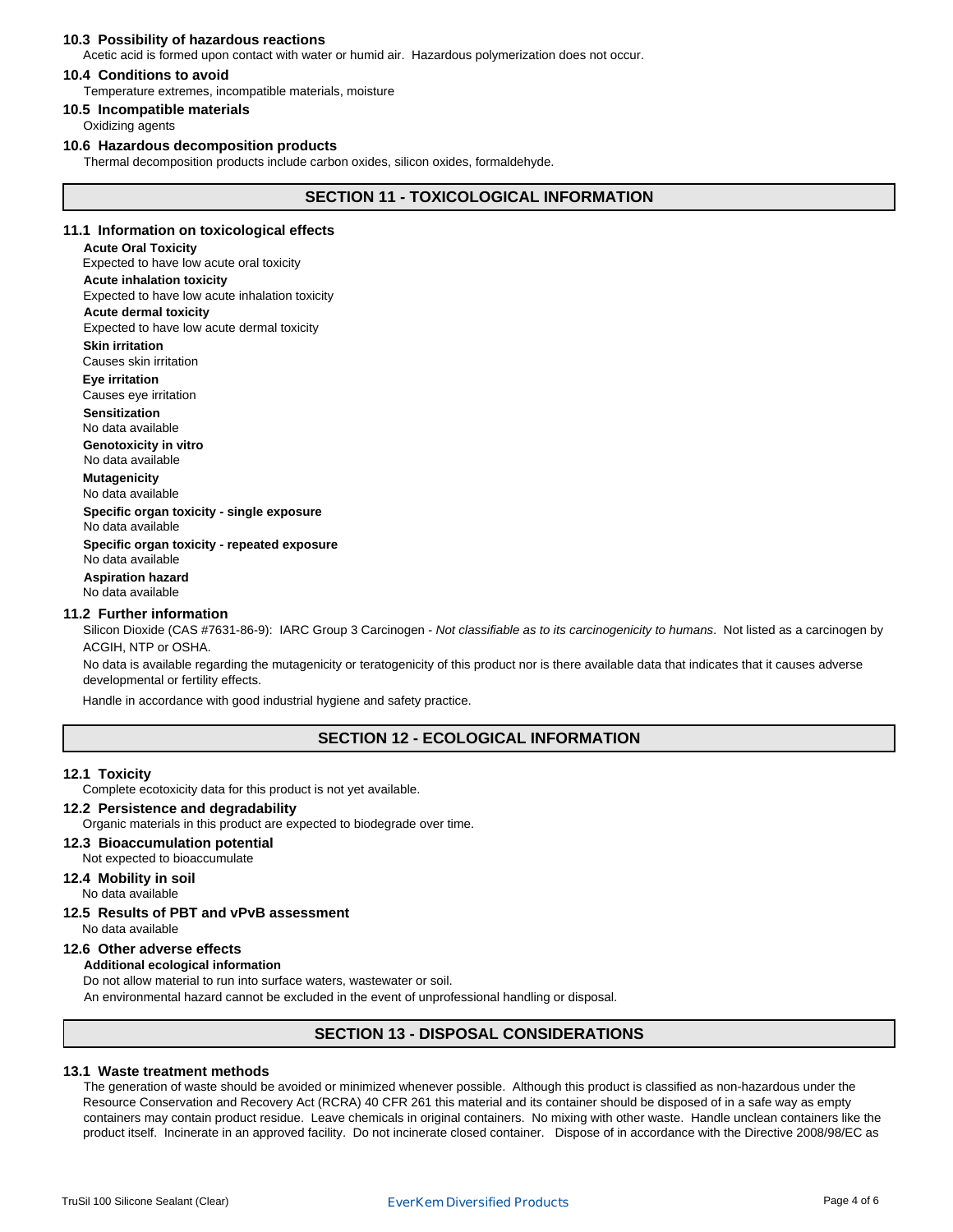#### **RCRA P-Series:** No listing **RCRA U-Series:** No listing

### **SECTION 14 - TRANSPORT INFORMATION**

**Note:** Transportation information provided is for reference only. Customer is urged to consult 49 CFR 100 - 177, IMDG, IATA, EC, United Nations TDG and WHMIS (Canada) TDG information manuals for detailed regulations and exceptions covering specific container sizes, packaging materials and methods of shipping.

#### **NOT REGULATED FOR TRANSPORT**

### **SECTION 15 - REGULATORY INFORMATION**

**15.1 Safety, health and environmental regulations/legislation specific for substance or mixture**

#### **U. S. Federal Regulations**

**OSHA Hazard Communication Standard:** This material is classified as hazardous in accordance with OSHA 29 CFR 1910-1200.

**Toxic Substance Control Act (TSCA) Inventory:** All components of this product are listed or exempt from listing on the TSCA Inventory. This product is not subject to TSCA 12(b) Export Notification.

**Drug Enforcement Administration (DEA) List 2, Essential Chemicals (21 CFR 1310.02(b) and 1310.4(f)(2) and Chemical Code Number** None listed

**Drug Enforcement Administration (DEA) Lists 1 & 2, Exempt Chemical Mixtures (21 CFR 1310.12(c)) and Code Number** None listed

**Department of Homeland Security (DHS) Chemical Facility Anti-Terrorism Standards (CFATS) Chemicals** None listed

**Superfund Amendments and Reauthorization Act (SARA)** 

**SARA Section 311/312 Hazard Categories:** Acute Health Hazard

**SARA 313 Information:** None of the components of this product are subject to the reporting requirements of Section 313 of the Emergency Planning and Community Right-to Know Act of 1986.

**SARA 302/304 Extremely Hazardous Substance:** None of the components of the product are subject to the reporting requirements of these sections of Title III of SARA.

**SARA 302/304 Emergency Planning & Notification:** None of the components of the product are subject to the reporting requirements of these sections of Title III of SARA.

**Comprehensive Response Compensation and Liability Act (CERCLA):** None of the components of the product exceed the reporting threshold (de minimis) established under CERCLA.

### **Clean Air Act (CAA)**

This product does not contain any substances listed as Hazardous Air Pollutants (HAPs) designated in CAA Section 112 (b). This product does not contain any Class 1 Ozone depletors.

This product does not contain any Class 2 Ozone depletors.

#### **Clean Water Act (CWA)**

None of the chemicals in this product are listed as Hazardous Substances under the CWA.

None of the chemicals in this product are listed as Priority Pollutants under the CWA.

None of the chemicals in this product are listed as Toxic Pollutants under the CWA.

Distillates (Petroleum) Hydrotreated Middle (CAS #64742-46-7) is classified as an oil under Section 311 of the CWA and the Oil Pollution Act (OPA) of 1990.

### **U.S. State Regulations**

#### **California Prop 65, Safe Drinking Water and Toxic Enforcement Act of 1986**

Petroleum-based chemicals in this product may contain trace amounts of materials known to the State of California to cause cancer or reproductive harm.

#### **Other U.S. State Inventories**

Silicon Dioxide (CAS #7631-86-9) is listed on the following State Hazardous Substance Inventories, Right-to-Know lists and/or Air Quality/Air Pollutants lists: CA, MA, MN, NJ, PA.

#### **Canada**

#### **WHMIS Hazard Symbol and Classification:** No data available

**Canadian National Pollutant Release Inventory (NPRI):** None of the chemicals in this material are listed on the NPRI.

#### **European Economic Community**

**WGK, Germany (Water danger/protection):** 2

#### **15.2 Chemical safety assessment**

For this product a chemical safety assessment was not carried out.